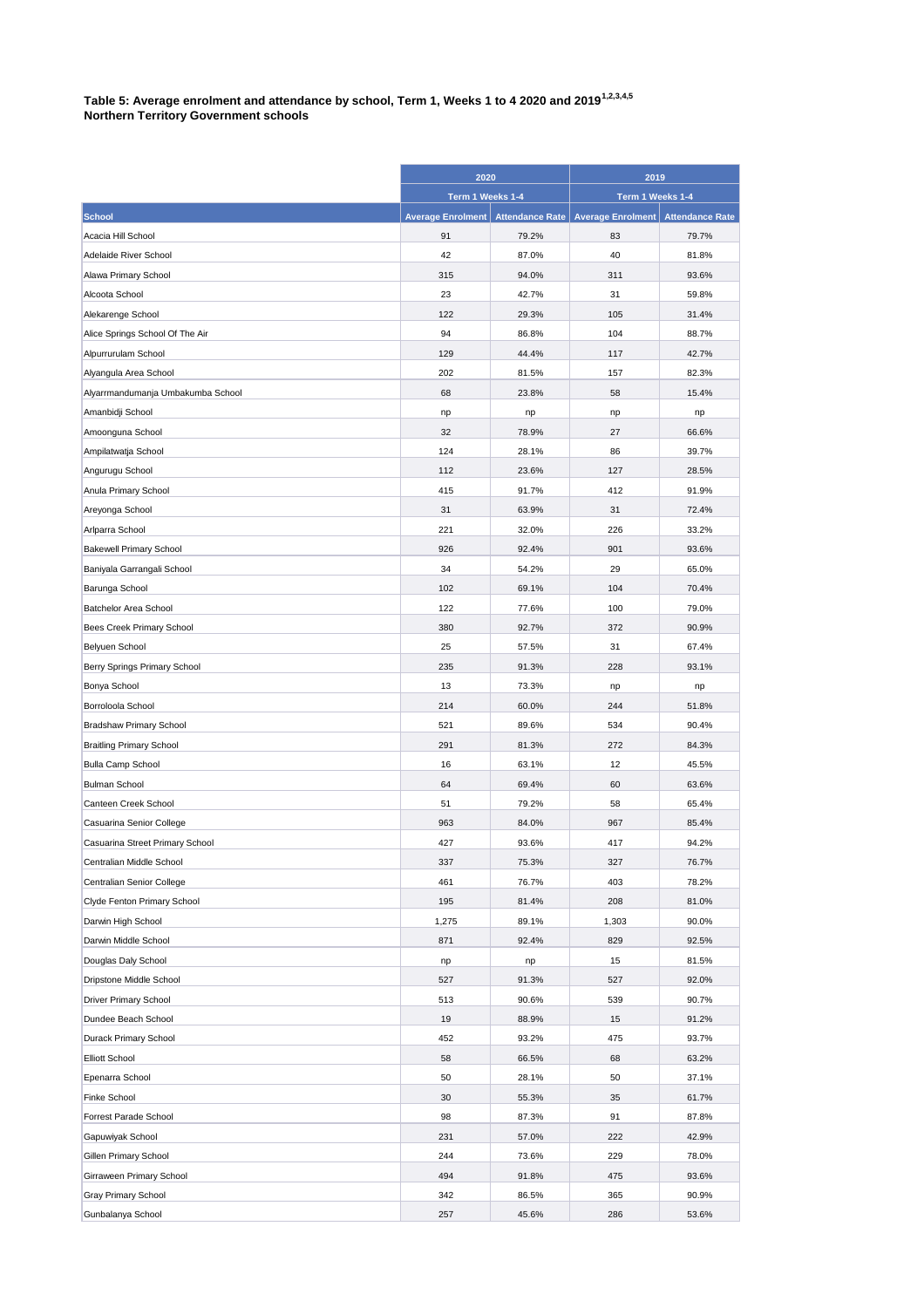|                                                 | 2020                     |                        | 2019                     |                        |
|-------------------------------------------------|--------------------------|------------------------|--------------------------|------------------------|
|                                                 | Term 1 Weeks 1-4         |                        | Term 1 Weeks 1-4         |                        |
| <b>School</b>                                   | <b>Average Enrolment</b> | <b>Attendance Rate</b> | <b>Average Enrolment</b> | <b>Attendance Rate</b> |
| Haasts Bluff School                             | 36                       | 48.8%                  | 32                       | 52.8%                  |
| Harts Range School                              | 75                       | 67.1%                  | 80                       | 53.1%                  |
| <b>Henbury School</b>                           | 142                      | 84.8%                  | 141                      | 85.6%                  |
| Howard Springs Primary School                   | 288                      | 89.6%                  | 292                      | 91.5%                  |
| Humpty Doo Primary School                       | 381                      | 89.8%                  | 389                      | 90.1%                  |
| Imanpa School                                   | 17                       | 63.6%                  | 18                       | 71.8%                  |
| Jabiru Area School                              | 194                      | 75.8%                  | 213                      | 78.3%                  |
| Jilkminggan School                              | 85                       | 56.9%                  | 98                       | 66.9%                  |
| Jingili Primary School                          | 311                      | 89.8%                  | 324                      | 93.5%                  |
| Kalkaringi School                               | 194                      | 55.9%                  | 161                      | 52.9%                  |
| Karama Primary School                           | 191                      | 83.3%                  | 192                      | 86.2%                  |
| Katherine High School                           | 572                      | 75.8%                  | 627                      | 70.6%                  |
| Katherine School Of The Air                     | 183                      |                        |                          | 0.0%                   |
|                                                 |                          | 0.0%                   | 156                      |                        |
| Katherine South Primary School                  | 345                      | 88.8%                  | 352                      | 88.6%                  |
| Kiana School                                    |                          |                        |                          |                        |
| Kintore Street School                           | 51                       | 76.4%                  | 51                       | 72.2%                  |
| Lajamanu School                                 | 200                      | 33.0%                  | 206                      | 41.1%                  |
| Laramba School                                  | 68                       | 69.7%                  | 67                       | 59.5%                  |
| Larapinta Primary School                        | 363                      | 89.2%                  | 359                      | 90.6%                  |
| Larrakeyah Primary School                       | 528                      | 92.6%                  | 478                      | 92.6%                  |
| Leanyer Primary School                          | 568                      | 91.9%                  | 570                      | 92.4%                  |
| Ludmilla Primary School                         | 119                      | 82.0%                  | 107                      | 86.7%                  |
| MacFarlane Primary School                       | 215                      | 73.3%                  | 235                      | 71.3%                  |
| Malak Primary School                            | 213                      | 85.8%                  | 216                      | 84.2%                  |
| Mamaruni School                                 | 62                       | 69.4%                  | 55                       | 72.4%                  |
| Maningrida College                              | 599                      | 49.5%                  | 605                      | 48.8%                  |
| Manunda Terrace Primary School                  | 164                      | 87.7%                  | 191                      | 83.9%                  |
| Manyallaluk School                              | 22                       | 54.3%                  | 22                       | 55.6%                  |
| Mataranka School                                | 33                       | 89.4%                  | 41                       | 75.2%                  |
| Mbunghara School                                | 14                       | 73.2%                  | np                       | np                     |
| Middle Point School                             | 24                       | 86.3%                  | 26                       | 79.6%                  |
| Milikapiti School                               | 78                       | 56.6%                  | 72                       | 57.2%                  |
| Milingimbi School                               | 385                      | 38.1%                  | 372                      | 45.9%                  |
| <b>Millner Primary School</b>                   | 209                      | 75.3%                  | 210                      | 81.3%                  |
| Milyakburra School                              | 12                       | 35.9%                  | 25                       | 44.4%                  |
| Minyerri School                                 | 182                      | 51.7%                  | 161                      | 58.7%                  |
| Moil Primary School                             | 189                      | 85.3%                  | 189                      | 85.9%                  |
| Moulden Primary School                          | 266                      | 76.2%                  | 300                      | 79.7%                  |
| Mount Allan School                              | 52                       | 53.4%                  | 60                       | 67.3%                  |
| Mulga Bore School                               | np                       | np                     | 15                       | 30.1%                  |
| Murray Downs School                             | 13                       | 61.8%                  | 19                       | 41.2%                  |
| Mutitjulu School                                | 40                       | 46.6%                  | 47                       | 54.8%                  |
| Nakara Primary School                           | 579                      | 90.8%                  | 609                      | 90.2%                  |
| Nemarluk School                                 | 171                      | 87.8%                  | 159                      | 88.9%                  |
| <b>Neutral Junction School</b>                  | 18                       | 59.0%                  | 25                       | 59.1%                  |
| Newcastle Waters School                         | 22                       | 72.9%                  | 22                       | 67.4%                  |
| Nganambala School                               | 29                       | 68.6%                  | 27                       | 43.4%                  |
| Nganmarriyanga School                           | 139                      | 50.1%                  | 145                      | 60.1%                  |
| Ngukurr School                                  | 283                      | 54.6%                  | 307                      | 52.3%                  |
| Nhulunbuy High School                           | 328                      | 85.0%                  | 313                      | 83.3%                  |
| Nhulunbuy Primary School                        | 421                      | 87.1%                  | 473                      | 87.9%                  |
| Nightcliff Middle School                        | 364                      | 89.8%                  | 322                      | 91.1%                  |
| <b>Nightcliff Primary School</b>                | 645                      | 91.9%                  | 657                      | 91.2%                  |
| Northern Territory School of Distance Education | 368                      | 100.0%                 | 271                      | 100.0%                 |
| Ntaria School                                   | 203                      | 50.7%                  | 203                      | 57.9%                  |